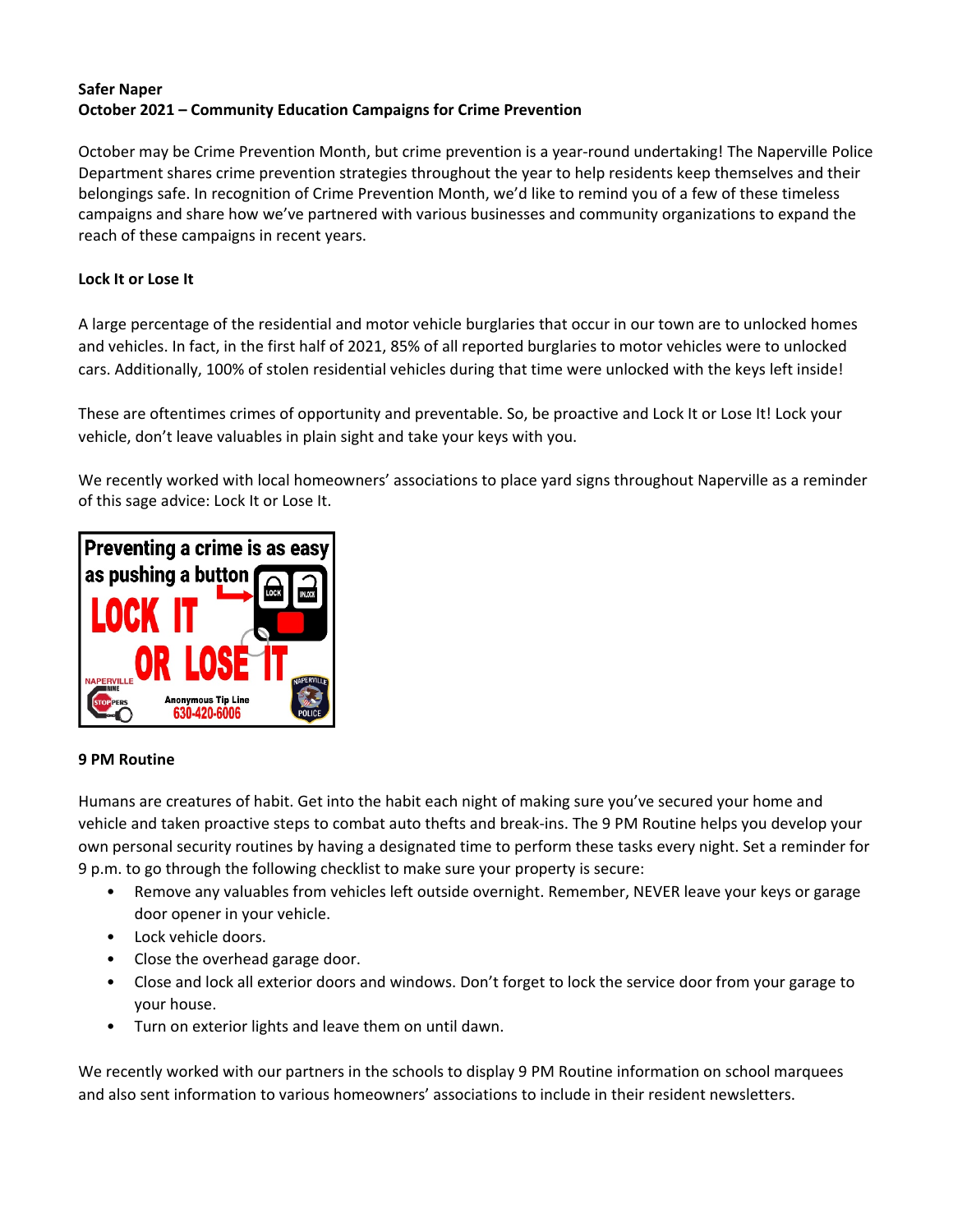

### **Scam Awareness**

Gift card scams signs were delivered to many Naperville businesses to help deter people from buying gift/prepaid cards to pay off potential scammers. The Naperville PD saw a need for these WARNING signs because of an increased number of cases involving criminals having people purchase gift/prepaid cards as forms of payments for utilities, taxes, computer problems, medical expenses or bail. These are scams! No government agency or utility will ever call you and tell you that you must pay using a gift card or prepaid card.



#### Learn more about common scams

### **Crime Prevention Through Environmental Design (CPTED)**

The NPD has also conducted CPTED security assessment walk throughs at local businesses and residences. CPTED is a multi-disciplinary approach of crime prevention that uses design and the natural environments to create safer spaces and deter crime. These walk throughs help identify possible areas of concern and identifies various options to help create safer spaces and reduce opportunities for crime. These strategies can be applied to homes, businesses and neighborhoods.

### **Crime Free Multi‐Housing**

Naperville's Crime Free Multi‐Housing Program is an ongoing partnership with property managers, owners, landlords and residents aimed at keeping drugs and other illegal activity off their properties, ultimately improving the quality of life for our community. Several trainings are held throughout the year at the Naperville Police Department, with another coming up in November.